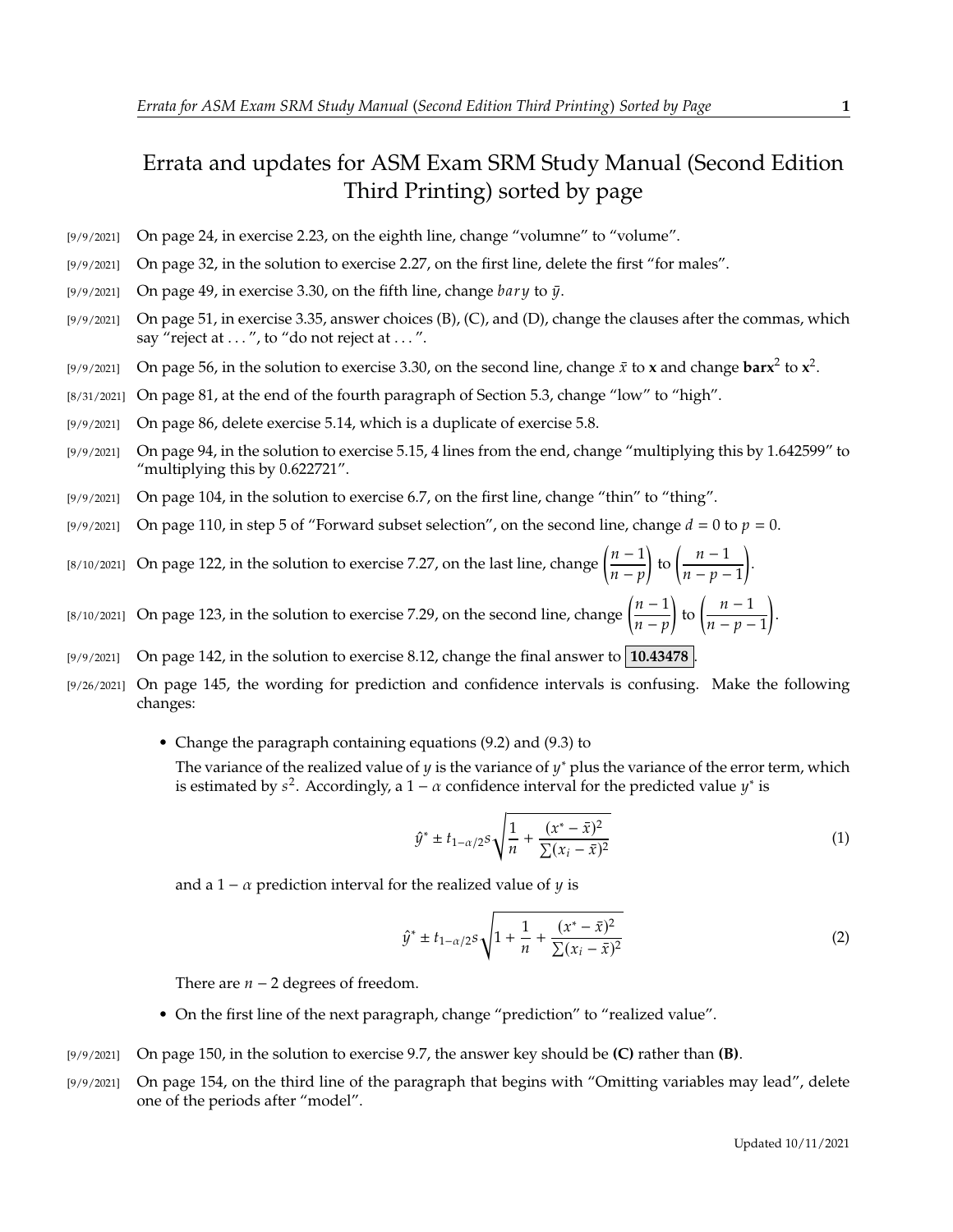[9/9/2021] On page 159, 4 lines from the bottom of the page, change  $b(\theta) = \theta$  to  $b(\theta) = e^{\theta}$ .

- [9/9/2021] On page 163, in Table 11.3, on line 3, change "famly" to "family".
- [9/9/2021] On page 174, in exercise 11.22, in the table, on the row for Zone 4, degrees of freedom (df) should be 0.
- [10/3/2021] On page 216, in the first full paragraph, on the second line, change "to make  $e^{\alpha_i}$  a gamma distribution" to "to make  $\alpha_i$  a gamma distribution". In fact  $e^{\alpha_i}$  follows a loggamma distribution "to make  $\alpha_i$  a gamma distribution". In fact,  $e^{\alpha_i}$  follows a loggamma distribution.
- [9/9/2021] On page 235, in exercise 14.9, on the first line, change "varialbes" to "variables". On the second line, change  $mu_i$  to  $\mu_i$ .
- [9/9/2021] On page 235, in exercise 14.10, on the first line, change  $x_1$ , cdots,  $x_5$  to  $x_1$ ,  $\cdots$ ,  $x_5$ .
- [9/9/2021] On page 262, in the solution to exercise 15.15, the signs of the  $\varepsilon_i$  in the table should be reversed; they should also be reversed in the two fractions two and five lines below the table. Thus the table and should also be reversed in the two fractions two and five lines below the table. Thus the table and the following lines should read:

| $X_i$ in     | <b>Nearest</b> |                          |       |                 |
|--------------|----------------|--------------------------|-------|-----------------|
| training set | two points     | Fitted value             | $Y_i$ | $\varepsilon_i$ |
| 4            | 4,12           | $\frac{3+15}{2} = 9$     | 3     |                 |
| 7            | 4,12           | $\frac{3+15}{2} = 9$     | 8     | $-1$            |
| 12           | 12,14          | $\frac{15+22}{2} = 18.5$ | 15    | $-3.5$          |
| 14           | 14,15          | $\frac{22+30}{2}$ = 26   | 22    | $-4$            |
| 15           | 14,15          | $\frac{22+30}{2}$ = 26   | 30    | 4               |
| 21           | 15,22          | $\frac{30+53}{2}$ = 41.5 | 40    | $-1.5$          |
| 22           | 15,22          | $\frac{30+53}{2}$ = 41.5 | 53    | 11.5            |

The MSE on the training data is

$$
\frac{(-6)^2 + (-3.5)^2 + (-4)^2 + 4^2 + 11.5^2}{5} = \boxed{42.5}
$$

We divide by 5 since no parameters are estimated.

The MSE on the test data is

$$
\frac{(-1)^2 + (-1.5)^2}{2} = \boxed{1.625}
$$

[9/9/2021] On page 269, in formula (16.5), a 2 is missing from the numerator. The formula is

Residual mean deviance = 
$$
-\frac{2\sum_{m}\sum_{k}n_{mk}\ln\hat{p}_{mk}}{n-|T|}
$$

[9/9/2021] On page 274, in exercise 16.6, in the plot of choice (B),  $t_1$  and  $t_3$  should be interchanged so that it looks like this: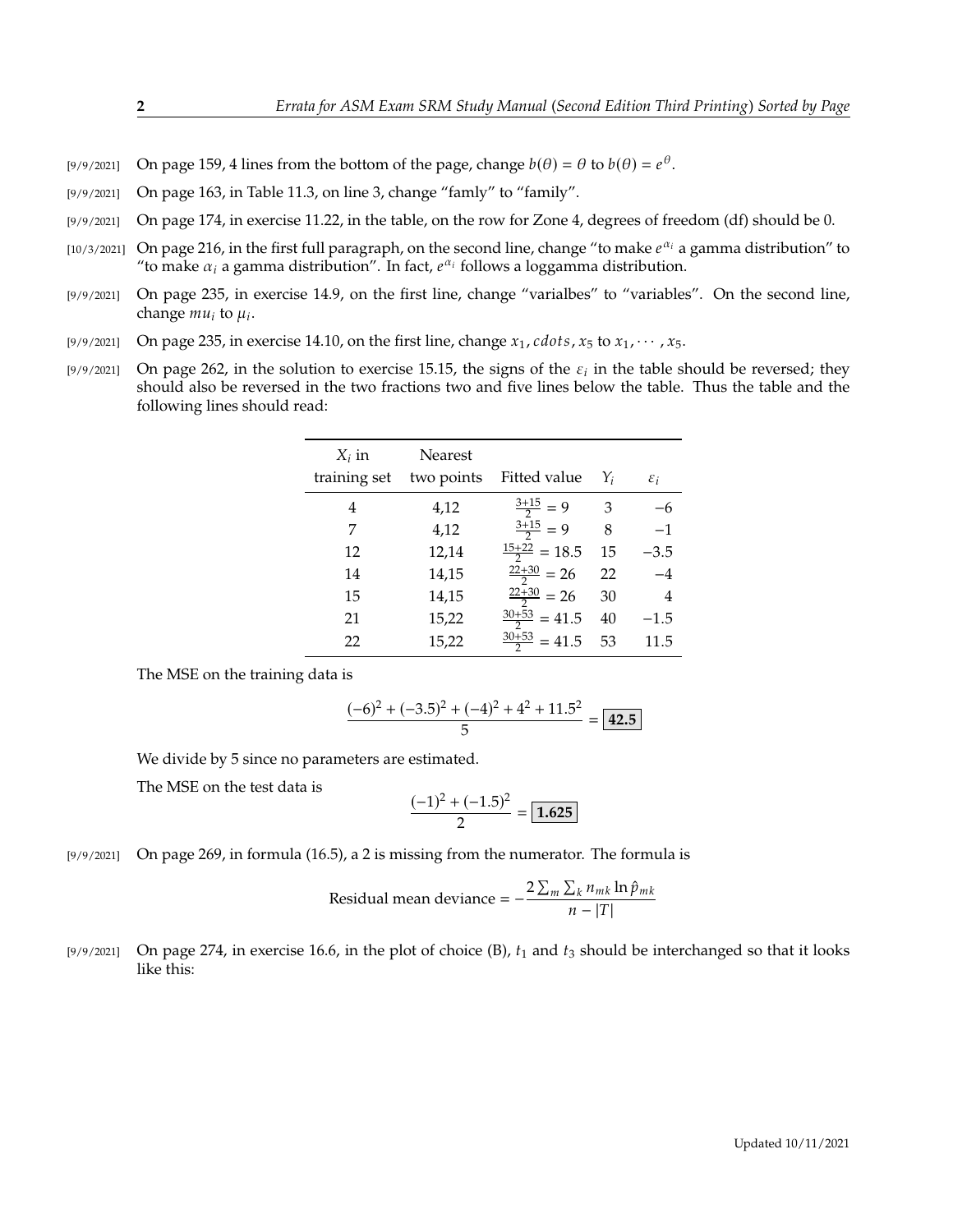

- $[3/29/2021]$  On page 284, in the solution to exercise 16.7, on the fifth line, change "86 + 82 + 81 + 4(9) = 286 to  $82 + 81 + 11 + 86 + 4(9) = 296.$
- [8/24/2021] On page 285, exercise 17.6, while the exercise can be worked out, the second and third bullets are false. √ The first principal component loading for  $X_1$  is  $1/\sqrt{2}$ , and the first principal component loading for  $X_2$  is negative negative.
- [4/27/2021] On page 303, in the solution to exercise 17.12, replace II with

When a variable is scaled, it is divided by its standard deviation to make the variance 1. Since the first principal component has maximal variance, it will put lower loading on variables with lower variance. The higher the variance of the original variable, the greater the reduction in loading.

Comparing the unscaled and scaled biplots, we see that X3's loading on the first principal component was significantly decreased whereas the loadings of the other variables on the first principal component were increased. We conclude that X3 has the highest variance.  $\checkmark$ 

- [9/9/2021] On page 307, in the sidebar, 2–3 lines below the displayed equation, switch *i* and *i*<sup>\*</sup>: "once for each *i* (for the first summand) or for each *i*<sup>\*</sup> (for the second summand)" the first summand) or for each  $i^*$  (for the second summand)".
- [9/9/2021] On page 318, in exercise 18.18, replace the last line with the answer choices:
	- (A) I only  $(B)$  II only  $(C)$  III only  $(D)$  I, II, and III (E) The correct answer is not given by  $(A)$ ,  $(B)$ ,  $(C)$ , or  $(D)$ .
- [8/25/2021] On page 337, change the second line of the solution to exercise 19.21 to

$$
\frac{100}{4} \left( \frac{-1}{2} + \frac{-2}{1} + \frac{3}{6} + \frac{1}{4} \right) = \boxed{-43.75}
$$

[9/9/2021] On page 339, 4 lines from the bottom of the page, the error should be  $y_i - \hat{y}_i$ , reversing the signs of the errors. Thus the last 4 lines on the page should read errors. Thus the last 4 lines on the page should read

$$
\varepsilon_t = y_t - \hat{y}_t = y_t - (78.75 - 0.75y_{t-1})
$$

We cannot calculate  $\hat{y}_1$ , so we can't calculate the first error. The other errors are  $-2.5$ ,  $-0.5$ , 0.25,  $-2.75$ , and <sup>−</sup>2.25. The mean error is <sup>−</sup>1.55. The variance of the error is

$$
\frac{1}{6-3}\left(\left(-2.5 - \left(-1.55\right)\right)^2 + \left(-0.5 - \left(-1.55\right)\right)^2 + \left(0.25 - \left(-1.55\right)\right)^2 + \left(-2.75 - \left(-1.55\right)\right)^2 + \left(-2.25 - \left(-1.55\right)\right)^2\right)
$$
\n
$$
= 2.391667
$$

Updated 10/11/2021